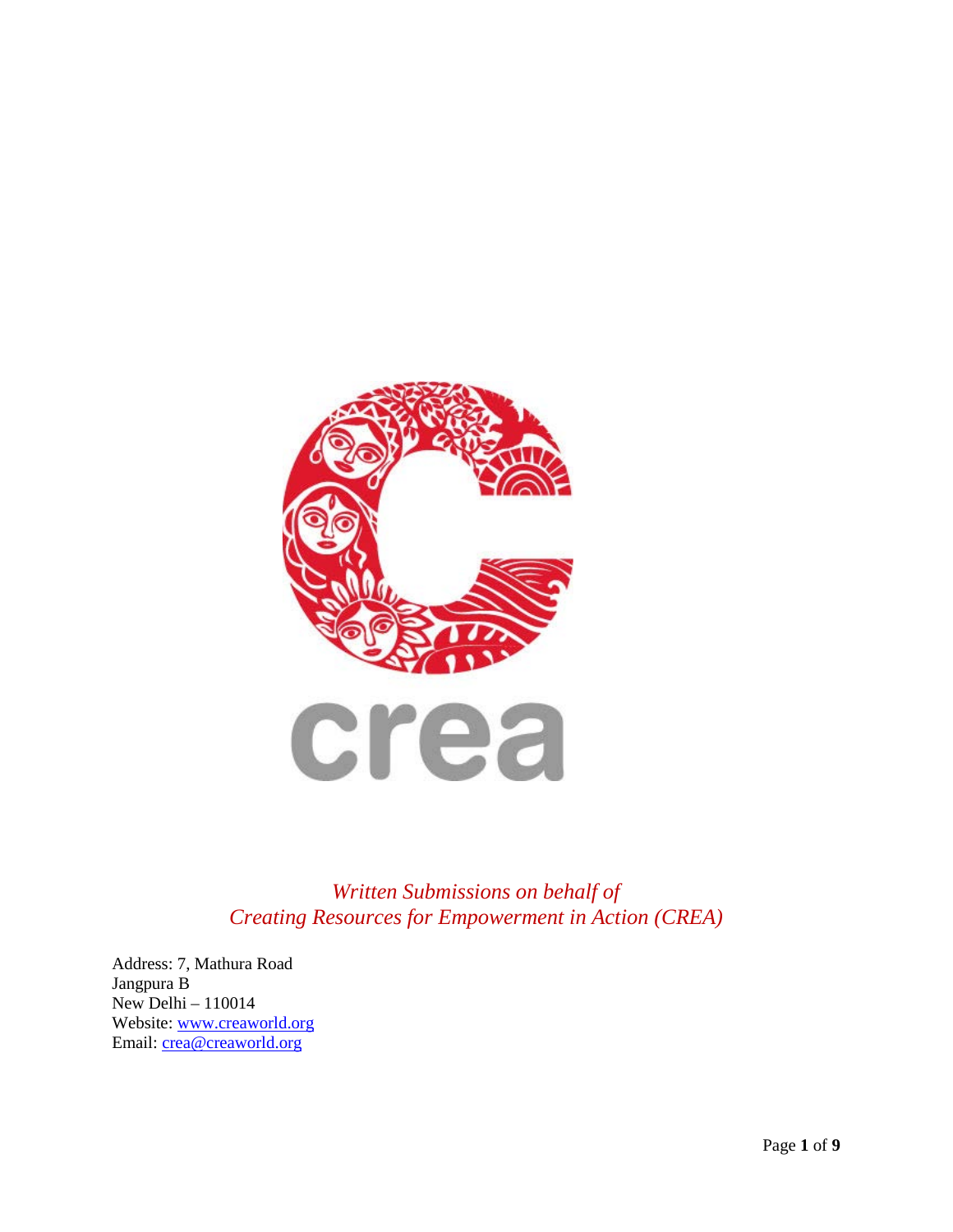# **1. About CREA**

1.1 Founded in 2000, CREA is a feminist human rights organisation based in New Delhi, India. It is one of the few international women's rights organisations based in the global South, which works at the grassroots, national, regional, and international levels. Together with partners from a diverse range of human rights movements and networks, CREA works to empower women to articulate, demand and access their rights. CREA advocates for positive social change through national and international fora. CREA's mission, goals, and programmes are determined by an analysis of the current global conditions for women, girls, sexual minorities, transgender people, sex workers, and disabled women.

# **2. Introduction**

2.1 Over the past decades India made significant effort in recognising human rights in relation to sexuality, sexual and reproductive health, gender equality and gender expression. However, human rights violations remain in laws, policies and practices, despite India's clear international and constitutional human rights obligations. This report is focusing on barriers that constitute severe human rights violations, affecting the life of millions in India on a daily basis, especially the most marginalised and vulnerable.

# **3. Lack of a comprehensive addressal of sexual violence within marriage**

- 3.1 India's commitments to human rights, in particular under CEDAW, require the establishment of a comprehensive legal, policy and programmatic framework on v[i](#page-7-0)olence against women, including that it recognizes marital rape as a crime<sup>i</sup>. However, India is still failing to fulfil its obligations in this regard.
- 3.2 With the introduction of the Criminal Law (Amendment) Act, 2013, the definition of rape was expanded, however Exception 2 excludes from its definition marital rape, stating that "*Sexual intercourse or sexual acts by a man with his own wife, the wife not being under fifteen years of age is not rape*". It criminalises marital rape only when the husband and wife are living separately by a decree of separation or otherwise<sup>[ii](#page-7-1)</sup>.
- 3.3 In its concluding comments on the  $4<sup>th</sup>$  and  $5<sup>th</sup>$  periodic report, CEDAW explicitly recommended to India that it should *remove the exception of marital rape from its Penal Code*[iii.](#page-7-2) The UNSRVAW in her recent visit to India also recommended the same<sup>iv</sup>. Yet, marital rape as a crime is being still legally unrecognised in India.
- 3.4 In addition, the Justice Verma Committee, established by the Go[v](#page-7-4)ernment of India to look into possible amendments of criminal law, clearly stated that merely reforming the law is not enough while addressing marital rape. The argument for criminalizing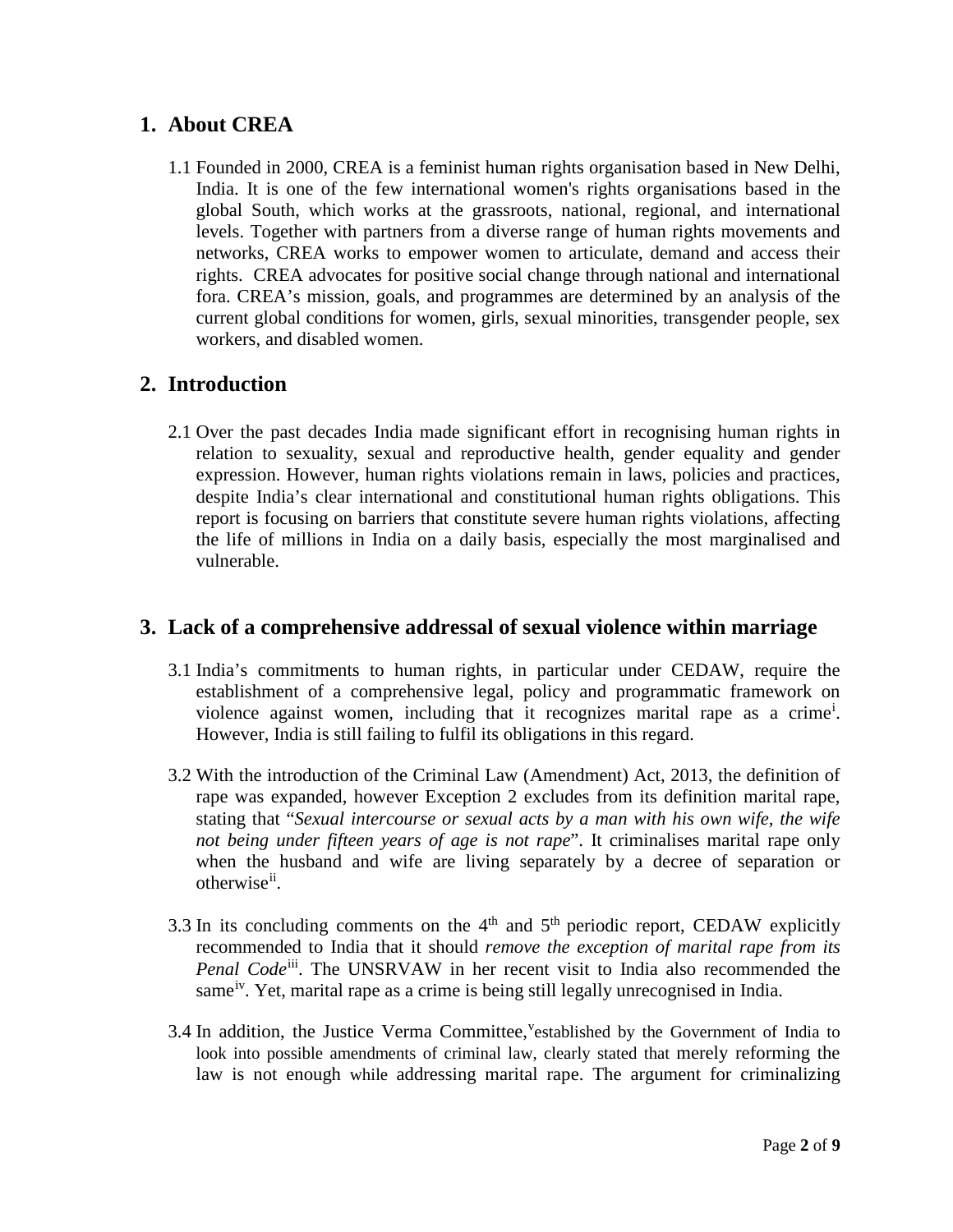marital rape should be seen as a matter of a woman's bodily integrity and sexual consent within and outside of marriage.

#### **Recommendations:**

- 1. The legal exception for marital rape as stated under Section 375, Exception 2 of Indian Penal Code be removed and accompanied by changes in the attitudes of prosecutors, police officers and those in society more generally
- 2. The law ought to specify that a marital or other relationship between the perpetrator or victim
	- a. is not a valid defence against the crimes of rape or sexual violation;
	- b. is not relevant to the inquiry into whether the victim consented to the sexual activity;
	- c. may not be regarded as a mitigating factor justifying lower sentences for rape.
- 3. It needs to be recognised and respected that not all women who face sexual violence within a marriage would be willing to approach the formal criminal justice system. Alternate remedies in both the civil law and the informal justice delivery system need to be incorporated to address marital rape.

# **4. Lack of protection to sexual and reproductive health and rights of women with disabilities**

- 4.1 The rights and needs of women with disabilities are significantly neglected in India. As CEDAW recommended, among other concerns, in its 2014 concluding observations: the State should address the causes of the low enrolment rate of girls with disability; should pass the Rights of Persons with Disabilities Bill, 2014 without delay and incorporate a specific section to protect women and girls with intellectual disabilities from forced sterilization, and to repeal laws and prohibit disability-based detention of women, including involuntary hospitalization and forced institutionalization; create a database and ensure regular collection of data on persons with disability, disaggregated by sex, age and types of disability as well as region".<sup>[vi](#page-7-5)</sup>
- 4.2 The current iteration of the Rights of Persons with Disabilities Bill 2014, which is yet to be tabled before the Parliament, pending since 2012, falls short of ensuring the rights of women with disabilities in several respects. The bill provides specific protections against violence and exploitation of persons with disabilities but does not recognize and address the specific forms of violence faced by women with disabilities, including in homes and institutions. $vii$  It does not provide specific protections for women with disabilities from abuses such as forced sterilization and forced abortion. It also still allows persons with psychosocial disabilities to be placed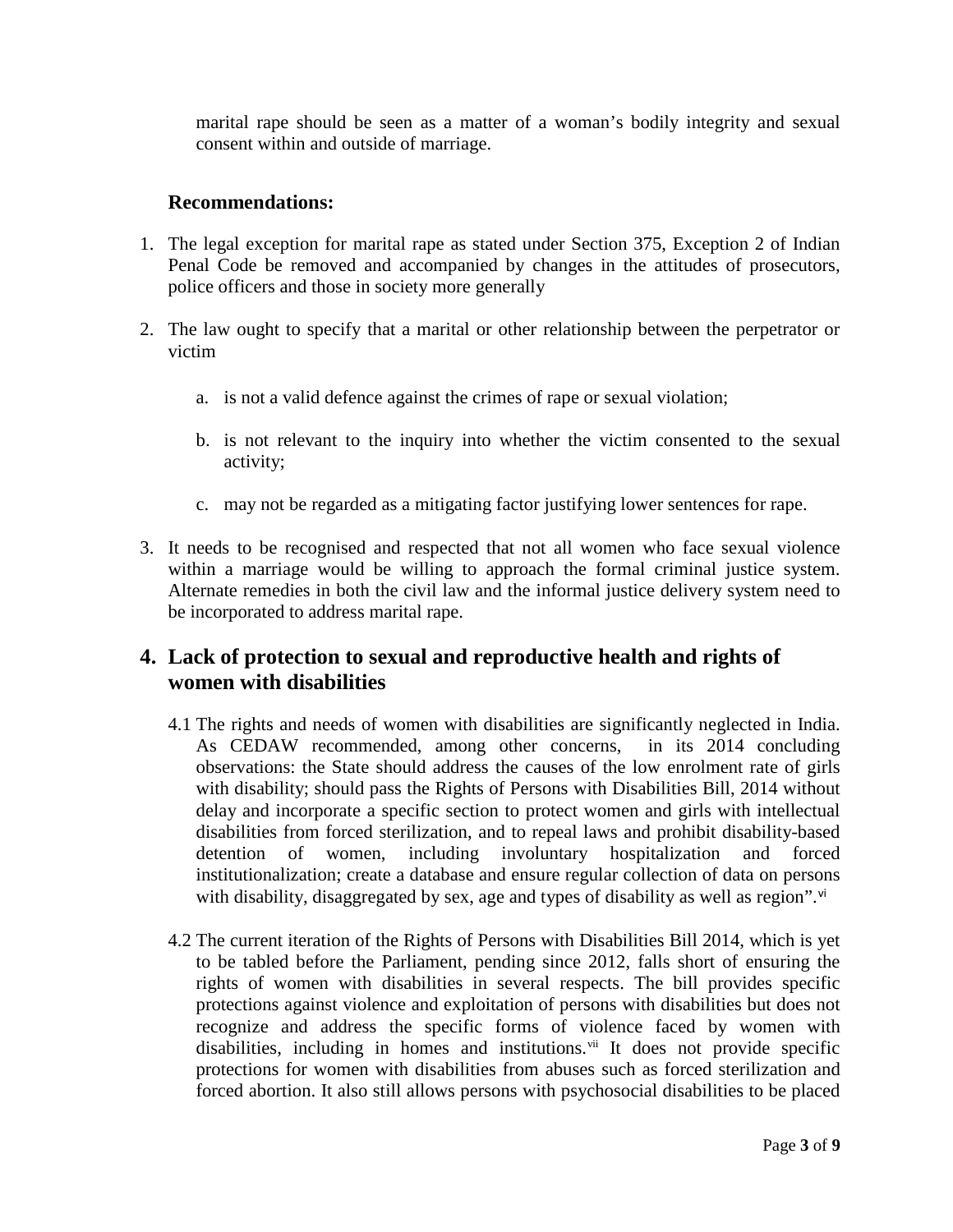under some forms of guardianship rather than providing them with decision-making support, contradictory to the principles of CRPD, which can lead to violations of their rights, including their sexual and reproductive rights<sup>viii</sup>.

#### 4.3 *Violence against women with disability*

- 4.3.1 The most comprehensive legislation which provides a civil relief to women who have been subjected to violence is the Protection of Women from Domestic Violence Act, 2005 (PWDVA). However, the systems and procedures established under the PWDVA do not take into account the rights and needs of women living with disabilities<sup>[ix](#page-7-8)</sup>.
- 4.3.2 Further, although the Criminal Law (Amendment) Act, 2013 recognizes rape against women with physical and mental disabilities as an aggravated offence, it continues to perpetuate stereotypes about women with disabilities by stating that those of 'unsound mind' cannot consent to se[x](#page-7-9).<sup>x</sup>

## *4.4 Denial of legal capacity*

*4.4.1* Laws and policies that address the legal capacity of women with disabilities (particularly for persons with intellectual and psychosocial disabilities), $x$ <sup>i</sup>provide the system of substitute decision making rather than supported decision making, that is contradictory to CRPD's principles on the recognition of legal capacity,<sup>[xii](#page-7-11)</sup>According to this system they can't make decisions in relation to their sexual and reproductive choices, marriage and accessing justice, remedies and redress<sup>[xiii](#page-7-12)</sup>.

## *4.5 Forced institutionalization*

*4.5.1* Women with disabilities—particularly psychosocial and intellectual disabilities—also face violence in the form of forced institutionalization.<sup>[xiv](#page-7-13)</sup> Once institutionalized, they are often subjected to several forms of violence, inhumane and degrading treatment and deprived of the ability to make decisions for themselves and have no or little access to redress for violations<sup>xv</sup>.

#### *4.6 Forced sterilization*

4.6.1 Forceful sterilization of women living with disability, especially with psychosocial and intellectual disability is widely documented in India.<sup>[xvi](#page-7-15)</sup> The forced ster[i](#page-7-17)lization of girls and women with disabilities.<sup>xviii</sup> Ministry of Health issued guidelines for the sterilization of men and women in India<sup>xvii</sup>, however it does not include explicit and clear provisions against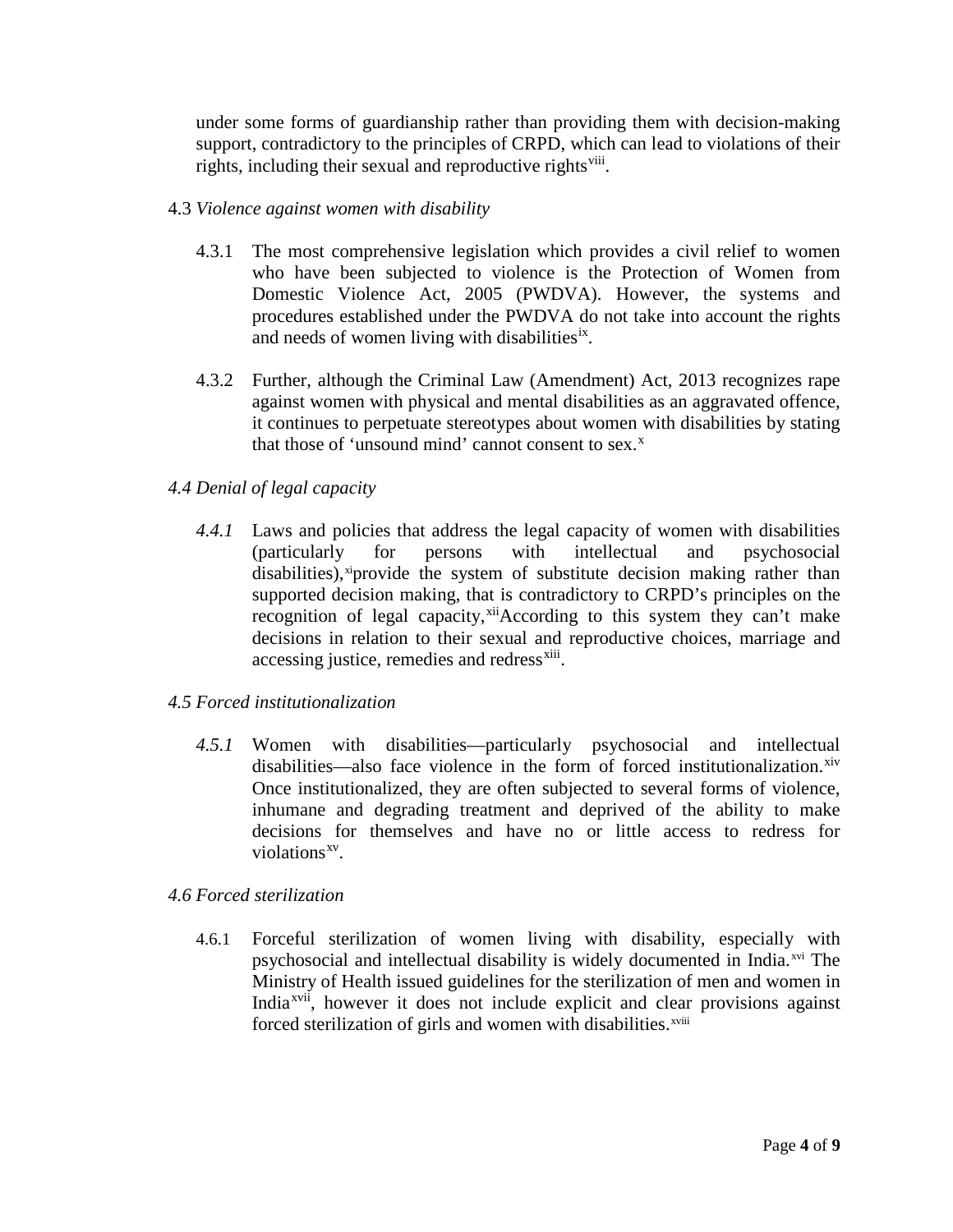## **Recommendations**

- 1. Systemic collection of data on the violence faced by women with disability is required in order to address the rights and needs of them.
- 2. Service provisions, such as health and judiciary services for violence survivors, should be disabled-friendly. Comprehensive programmes should be implemented for legal, health and social service providers to be sensitive to the rights and needs of women living with disabilities.
- 3. Both civil and criminal legislative measures should be taken in order to provide comprehensive response to violence against women living with disability.
- 4. Women's human rights in relation to their sexuality and reproduction should be not restricted under law or practice. 'Unsound mind' under various laws – civil, criminal and administrative – should not be used as an exception to accessing rights, including in relation to sexuality and reproduction.
- 5. Forced institutionalization or treatment of women with disabilities should be ended. Comprehensive support systems and awareness of care and support services in the local communities, law, policies, health system and education should be established. Informed consent of women with disabilities should be guaranteed in relation to any decision that affects their lives.

# **5. Criminalisation of Adolescents' Sexuality**

- 5.1 Despite the fact that adolescents represent almost  $1/4<sup>th</sup>$  of the India's population, their sexual and reproductive health needs are poorly understood and ill served<sup>xix</sup>. Adolescent's capability of making decisions in relation to their sexuality and sexual and reproductive health is recognized by human rights standards.<sup>xx</sup>. When translating such rights and freedoms to laws and policies, States, often focus on protective measures governing sexual activity, while ignoring or consciously restricting sexuality related rights and freedoms.<sup>xxi</sup>.
- 5.2 Till 2012, the age to legally consent to any form of sexual activity in India was 16. However, in 2012, with the introduction of the Protection of Children from Sexual Offences Act, 2012, this was increased to 18. In view of this, with the enactment of the Criminal Law (Amendment) Act, 2013, the Indian Penal Code was amended to state that irrespective of consent, sexual intercourse with a person below the age of 18 would come within the definition of rape – meaning thereby that all consensual sexual activity, amongst adolescents, is criminalised.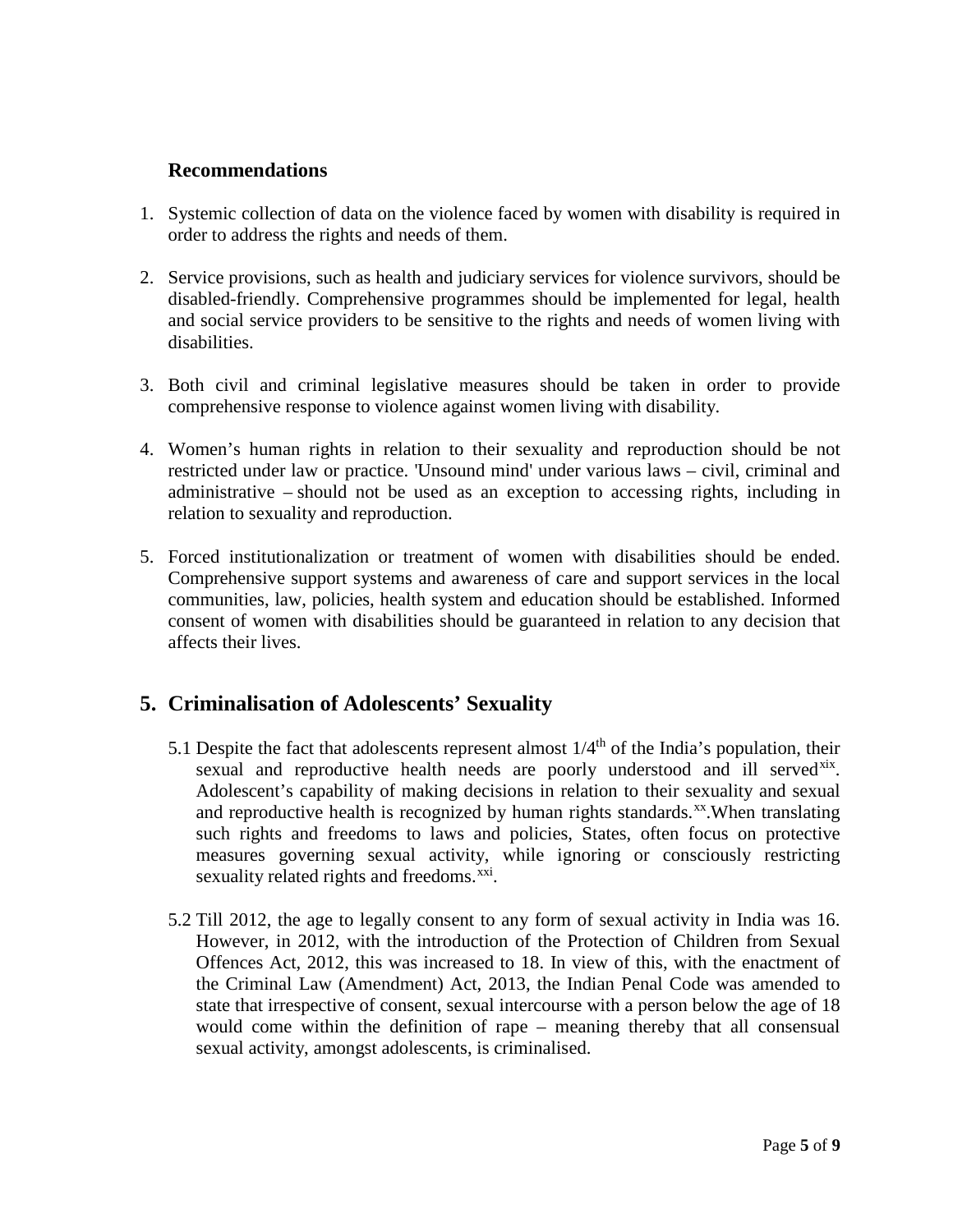5.3 Though the intent of the law might have been to guard children and adolescents against sexual exploitation and other forms of sexual violence, the law does not acknowledge 'consent' of any person below the age of 18, restricting adolescents' right to express their sexuality.

## **Recommendations**

- 1. Legal and other measures should be taken to respect and protect adolescent's rights to express their sexuality without being afraid of criminal consequences<sup>[xxii](#page-8-1)</sup>.
- 2. It should be recognised, through legal and other measures, that the increase in the age of consent for sexual activity from 16 to 18 with the enactment of the Protection of Children Against Sexual Offences Act, 2012, is unconstitutional as it infringes upon adolescents' right to privacy and sexual health according to human rights principles[.](#page-8-2)<sup>xxiii</sup>.

# **6. Lack of a recognition of sex workers' rights**

- 6.1 Sex workers are entitled to fundamental human rights that are enshrined in international and regional treaties and in national constitutions. Sex workers should be recognized as rights holders and decision makers, and their choice should be respected in relation to all areas of engagement in life, including in relation to their sexuality, reproduction, employment and access to services and information<sup>xxiv</sup>. In India, existing legal frameworks and ongoing legislative reforms are falling behind in recognizing these human rights standards.
- 6.2 Currently, the primary law governing sex work in India is the Immoral Traffic (Prevention) Act, that defines 'prostitution' to mean "the sexual exploitation or abuse of persons for commercial purposes."[xxv](#page-8-4) In May 2016 the Ministry of Women and Child Development, Government of India formulated a draft on 'Trafficking of Persons (Prevention, Protection and Rehabilitation) Bill, 2016'. The intended objectives and guiding provisions of the Bill remain unclear. It has been re-drafted thrice without any consultation with the sex worker community.

## **Recommendation**

- 1. Sex worker's participation in legal, policy and programmatic processes in relation to sex work needs to be guaranteed<sup>xxvi</sup>.
- 2. Legislation should recognise sex workers rights as human rights, sex work shall be recognised as voluntary work and clearly separated and distinguished from sexual exploitation, sex trafficking and sex trade.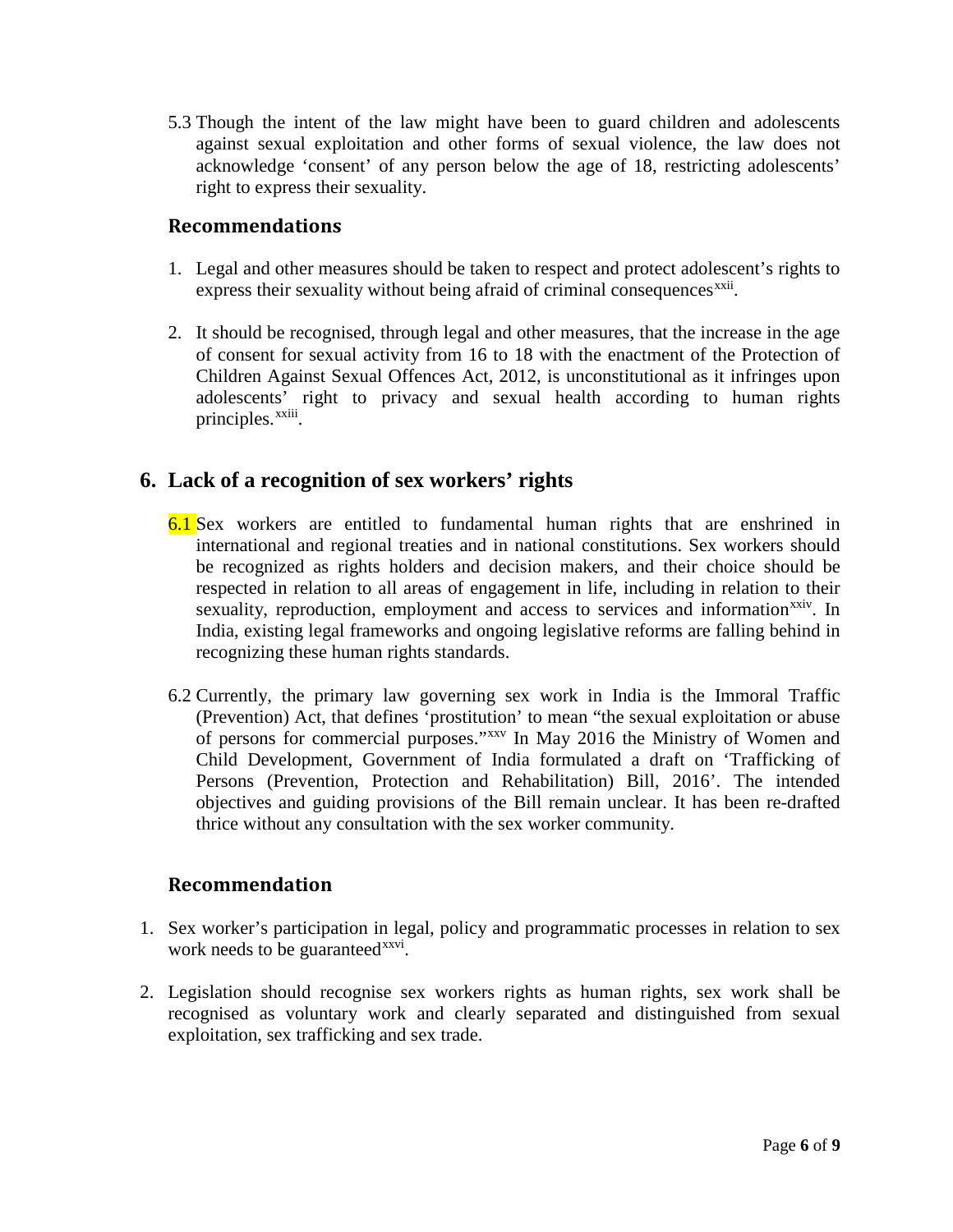3. Legislation should recognise the capacity and rights of sex workers to make decision for themselves, including that rehabilitation activities should be offered at the option of the sex worker and not forced upon them.

# **7. Lack of a comprehensive legal recognition and protection for transgender people**

- 7.1 In India, trans\* people face severe violations of their human rights, stigma, discrimination and violence is part of their everyday life. In the case of National Legal Services Authority v Union of India (NALSA), the Indian Supreme Court recognizes transgender persons' and recognizes trans\* people's constitutional rights to personal autonomy, self-determination, and freedom of expression. It recognises that all trans\* people have the "right to decide their self-identi and gender ... such as male, female or a third gender." It directs central and state governments to legally recognise trans\* people's gender identities. Following the Supreme Court's judgment, several states have put in place progressive policies to address the discrimination faced by transgender groups. However, the implementation of this judgment is far from adequate, and a lot more needs to be done<sup>xxvii</sup>[.](#page-8-6)
- 7.2 In 2016 the Indian Cabinet approved a draft of the Transgender Persons (Protection of Rights) Bill, 2016. The government did not adequately and comprehenisvely involve the transgender community during the development process of this Bill.
- 7.3 The recent Draft is inconsistent with the Supreme Court's directions in the NALSA judgment and with international human rights standards with regard to transgender people's human rights. It does not recognize the diverse transgender expressions and identities in India, require discriminatory verification processes with regard to legal gender recognition and reinforces harmful stereotypes practices. It fails to provide comprehensive protective measures against discrimination on the ground of gender identity and expression.

## **Recommendation**

- 1. The government should urgently engage in meaningful and inclusive public consultation with members of the trans\* community in any legislative and policy process.
- 2. Legislation should recognise that all trans\* people have the right to decide their selfidentity and gender, including male, female or a third gender. It should protect against any form of discrimination, stereotyping and violence.
- 3. Legislation and practices should not set heavy, discriminatory processes in relation to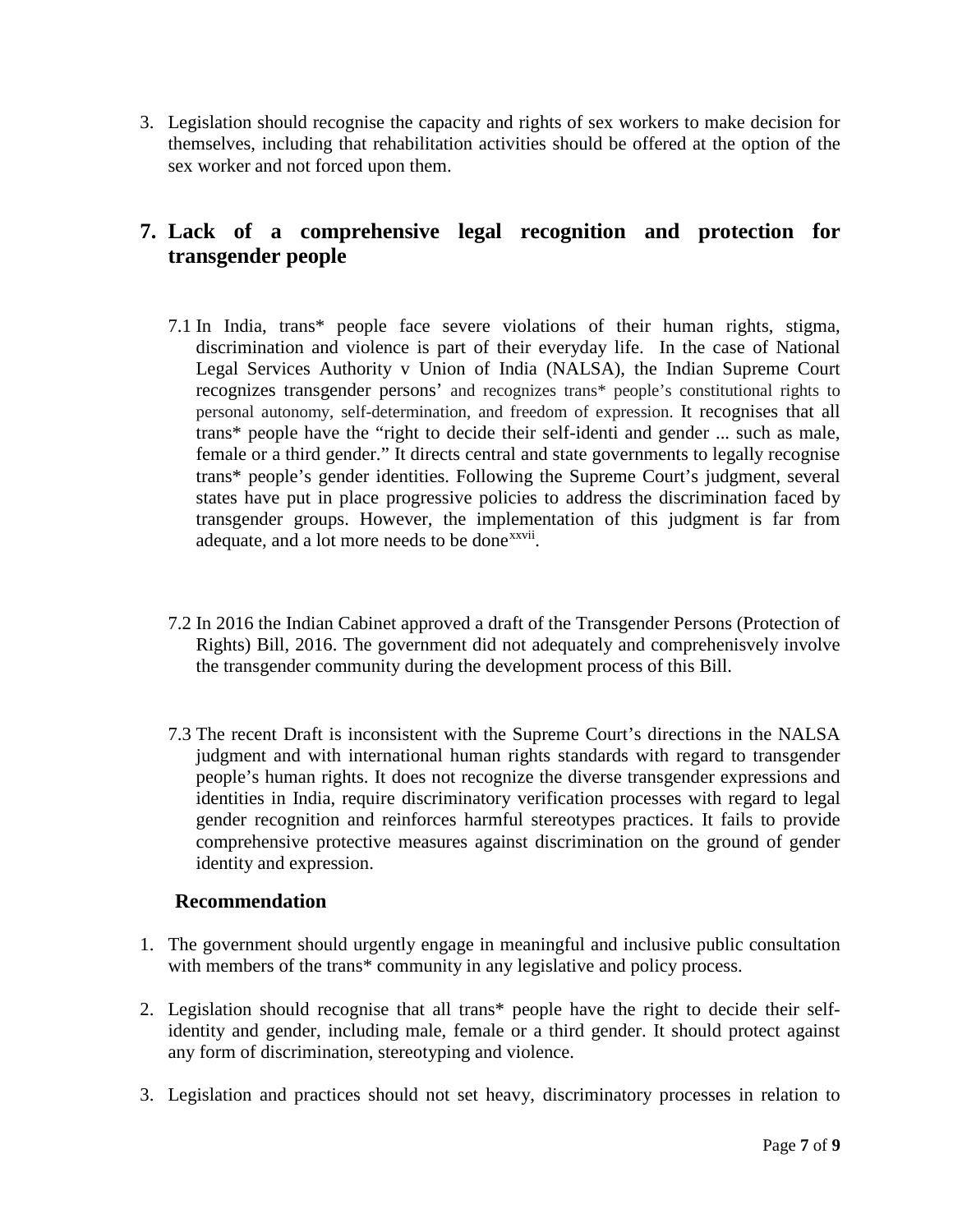legal gender recognition and access to transition related health services, rather it should ensure the choice, self determination and informed consent of trans\* people.

4. Legislation and all implementation measures should ensure transgender people's rights in all areas of life, including in relation to e[d](#page-8-7)ucation, employment, health, marriage, reproduction, sexuality, and parental rights.<sup>xxviii</sup>

<span id="page-7-7"></span>viiiThe Rights of Persons with Disabilities Bill 2014, art. 6, *available at* 

http://swabhiman.org/userfiles/file/Abuse%20and%20Activity%20Limitation%20Study.pdf.

<span id="page-7-16"></span>xviiStandards for Female and Male Sterilization Services, http://nrhm.gov.in/images/pdf/guidelines/nrhm-guidelines/familyplanning/std-for-sterilization-services.pdf

 $\overline{a}$ i CCPR/C/76/Add.6

<span id="page-7-1"></span><span id="page-7-0"></span>ii'*376B. However has sexual intercourse with his own wife, who is living separately, whether under a decree of separation or otherwise, without her consent, shall be punished with imprisonment of either description of a term which shall not be less than two years but which may extend to seven years, and shall also be liable to fine*'  $\frac{iii}{2014}$  Concluding Comments,  $4^{\text{th}}$  and  $5^{\text{th}}$  Periodic Report July 2014.

<span id="page-7-3"></span><span id="page-7-2"></span>ivReport of the Special Rapporteur on violence against women, its causes and consequences, Rashida Manjoo, mission to India, Human Rights Council, Twenty-sixth session, 1st April 2014 at page 19

<span id="page-7-4"></span>v Constituted by the Government of India notification No. SO (3003) E dated December 23, 2012, .

<span id="page-7-5"></span>viCEDAW Committee, *Concluding Observations: India*, para. 37(b) & (d), U.N. Doc. CEDAW/C/IND/CO/4-5 (2014).

<span id="page-7-6"></span>viiThe Rights of Persons with Disabilities Bill 2014, art. 24(k), *available at* 

http://www.prsindia.org/uploads/media/Person%20with%20Disabilities/The%20Right%20of%20Persons%20with% 20Disabilities%20Bill.pdf.

http://www.prsindia.org/uploads/media/Person%20with%20Disabilities/The%20Right%20of%20Persons%20with%20Disabilitie s%20Bill.pdf.

<span id="page-7-8"></span><sup>&</sup>lt;sup>ix</sup>Submission to the Special Rapporteur on Violence Against Women on Violence Against Disabled,

Sex Working and Lesbian Women. Submission to the Special Rapporteur on Violence Against Women on ViolenceAgainst Disabled, Sex Working and Lesbian Women. CREA 2013

<span id="page-7-9"></span>x http://www.vakilno1.com/bareacts/criminal-law-amendment-act-

<sup>2013.</sup>html#9\_For\_sections\_375376376A\_376B\_376Cand\_376D\_of\_the\_Penal\_Code\_the\_following\_sections\_shall\_be\_substitut ed\_namely

<span id="page-7-10"></span>xi*See, e.g.*, National Trust for Welfare of Persons with Autism, Cerebral Palsy, Mental Retardation and Multiple Disabilities Act (1999), Sec. 14; "Indian Registration Act, 1908," undated, http://lawcommissionofindia.nic.in/1- 50/report34.pdf; Bhargavi V. Davar, *Legal Frameworks for and against People with Psychosocial Disabilities*inECONOMIC& POLITICAL WEEKLY 47, 123-31 (2012), *available at* 

<span id="page-7-11"></span>http://www.academia.edu/2457828/Legal\_frameworks\_for\_and\_against\_people\_with\_psychosocial\_disabilities. xii*See, e.g.*, National Trust for Welfare of Persons with Autism, Cerebral Palsy, Mental Retardation and Multiple Disabilities Act (1999), Sec. 14; "Indian Registration Act, 1908," undated, http://lawcommissionofindia.nic.in/1-50/report34.pdf; Bhargavi V. Davar, *Legal Frameworks for and against People with Psychosocial Disabilities*inECONOMIC& POLITICAL WEEKLY 47, 123-31 (2012), *available at* 

http://www.academia.edu/2457828/Legal\_frameworks\_for\_and\_against\_people\_with\_psychosocial\_disabilities xiiiCRPD Committee, *General Comment No. 1: Article 12: Equal recognition before the law*, U.N. Doc. CRPD/C/GC/1 (2014).

<span id="page-7-13"></span><span id="page-7-12"></span>xiv*See, e.g.,* CREA, *count me IN!: Violence against disabled, lesbian, in sex-working women in Bangladesh, India, and Nepal* (2012), *available at* http://www.creaworld.org/sites/default/files/The%20Count%20Me%20In!%20Research%20Report.pdf xvHuman Rights Watch, "TREATED WORSE THAN ANIMALS": ABUSES AGAINST WOMEN AND GIRLS WITH PSYCHOSOCIAL OR

<span id="page-7-14"></span>INTELLECTUAL DISABILITIES IN INSTITUTIONS IN INDIA 69 (2014).

<span id="page-7-15"></span>xviDr. Sruti Mohapatra and Mr. Mihir Mohanty, *Abuse and Activity Limitation: A Study on Domestic Violence against Disabled Women in Orissa, India* 16 (2004), *available at*

<span id="page-7-17"></span>xviiiStandards for Female and Male Sterilization Services, pg. 3-4, http://nrhm.gov.in/images/pdf/guidelines/nrhmguidelines/family-planning/std-for-sterilization-services.pdf

<span id="page-7-18"></span>xixhttp://www.creaworld.org/publications/primers-adolescent-srhr

<span id="page-7-19"></span>xxConvention on the Rights of the Child